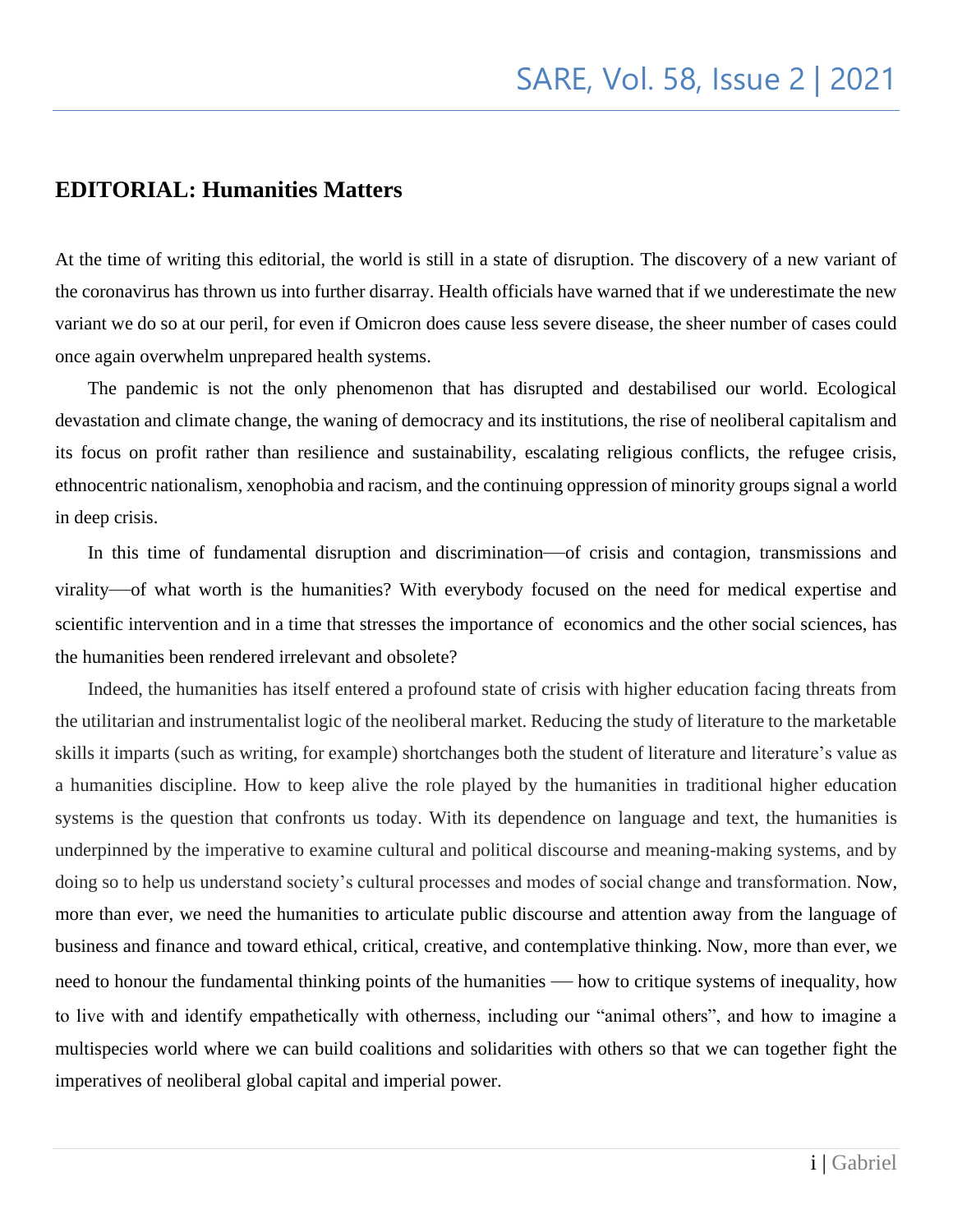I am delighted that many of these humanities imperatives, including cultural connections and ecocritical considerations, are the focus of this issue of *SARE*. Our Special Issue on Transpacific American literature examines the specific ways in which the United States has emerged as a global superpower in the Pacific and how its economic and military expansions have been negotiated, appropriated, and resisted by the people of the region. It was a pleasure to work on this special issue with my co-editor, Yuan Shu, an Associate Professor of English and Director of the Asian Studies Program at Texas Tech University, USA. The many conversations between us, with me in Kuala Lumpur and Yuan in Lubbock, as we planned for this special issue and worked together to bring it to fruition add a nicely personal touch to the special issue's call for the exploration of transpacific connections and solidarities.

 In the general section, in an important article exploring questions of "postcritique" and the production of scholarship on Malaysian literature in English, David Lim argues that readings of Malaysian texts are largely based on the methodology of critique, and that postcritique can supplement the field with other forms of reading and interpretative practices. In attempting to find new forms of interpretation that go beyond critique, postcritique as a methodology has important implications vis-à-vis the broader role and purpose of the [humanities.](https://en.wikipedia.org/wiki/Humanities) The argument made by proponents of postcritique is that interpretative practices based on ideological interrogation and critical theory, for example, run the danger of yielding overfamiliar readings of texts, which might be better served by emphasising affect and other aesthetic dimensions of the reader's experience. However, insofar as "postcritical" does not equate with "uncritical," postcritique need not be read as a repudiation of critique and therefore need not be seen as antithetical to the humanities project.

 Also on Malaysian literature, and serving as a response, albeit unintentional, to Lim's critique, the paper by Agnes Yeow offers a fresh reading of the fiction of K.S. Maniam by foregrounding its impulse to "animalise" the diasporic individual's struggle for national belonging. By drawing attention to the "presence" (in a cultural sense) of other marginalised species in Maniam's texts, Yeow argues that migrant and animal lives are closely interlinked. More than metaphor and metonymy, the animals in Maniam's fiction are profoundly implicated in diasporic human suffering. By approaching animality structurally, in terms of social, cultural, legal, and linguistic practices, and not as an essentialist idea, Yeow reformulates the question of the ethical status of animals as a political question and as a matter of injustice.

 In another article, Debasree Ghosh turns to the literature of the Indian subcontinent to explore the previously unarticulated relationship between India-born British novelist, Rudyard Kipling, and Indian novelist of British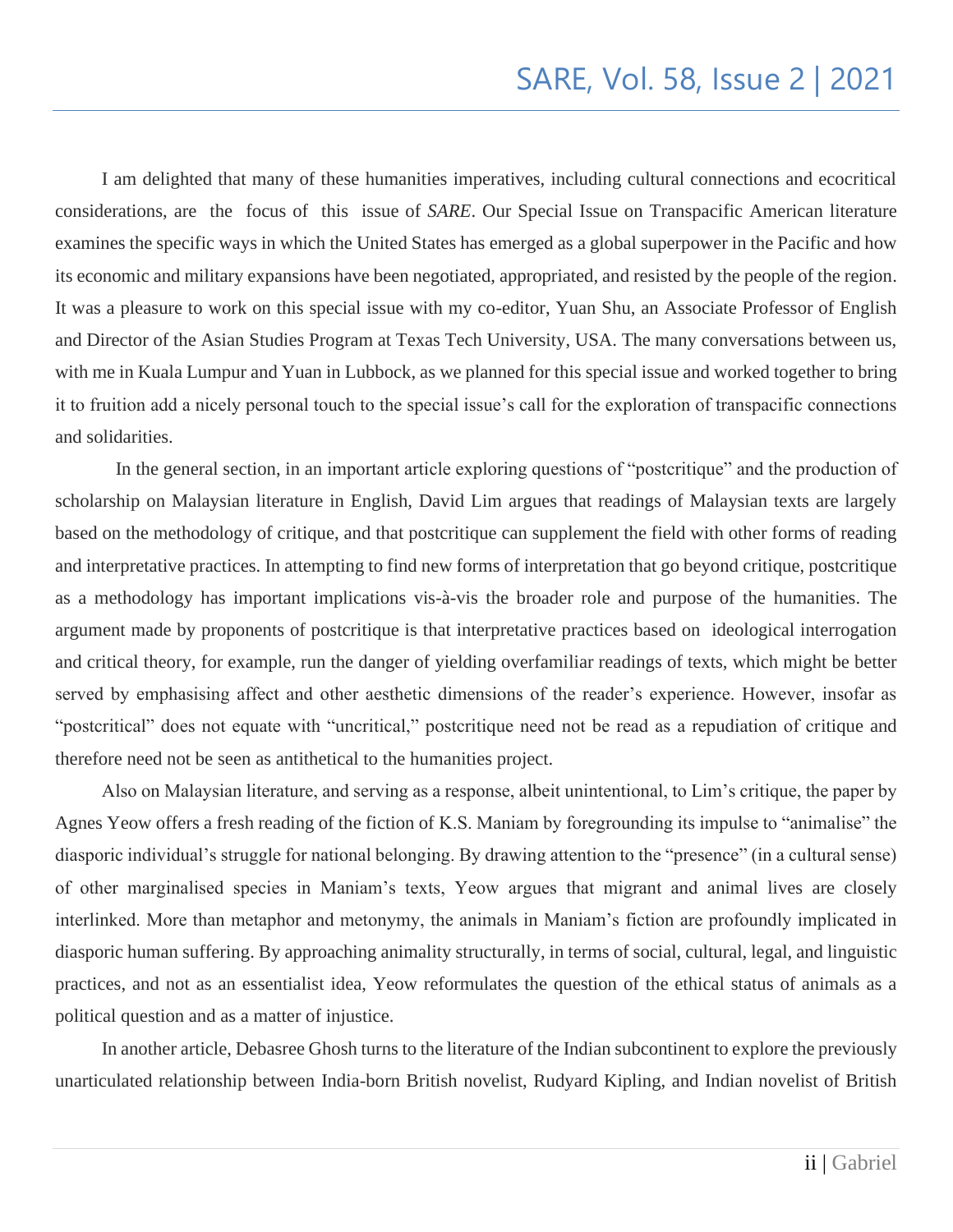ancestry, Ruskin Bond. In doing so, she implicitly traces the evolution of "Anglo-Indian" as a term and identity category in the Indian context.

 In our interview section, National Laureate Muhammad Haji Salleh converses with Sharifah Aishah Osman about his life and work as a poet, translator, literary critic, and scholar. He also talks about the impact of the routes of his travels on his poetic and aesthetic choices, the current state of literary studies in Malaysia, his writing projects (including his latest work, *Seeking Hang Tuah*), and his decision to write poetry in Malay even though his early formation as a poet was primarily shaped by the transethnic underpinnings of the English language in Malaysia. The conversational exchanges afford us a close look into the mind and preoccupations of a distinguished figure in Malaysian letters.

 We also feature a wonderfully comic short story by Ciara Mandulee Mendis who invites the reader into the world of her first-person narrator, a bumbling charlatan who is caught up in a larger and more ludicrous situation of incompetence and corruption all around him. Mendis delineates her narrator and his circumstances with such warmth and tenderness and with such careful attention to voice and atmosphere that her character's social context and his place and predicament in it become all too palpable.

*SARE* also provides a forum for book reviews—of both creative writing and literary and cultural criticism as an integral part of the journal's work and knowledge dissemination process. I am delighted that this section of the journal has expanded with the years and that we are in this issue able to evaluate for our readers several important new publications in the field. *Though I Get Home*, YZ Chin's debut collection of short stories, set in Malaysia, and also part of Asian American literature based on the politics of cultural production is reviewed for us by Stephanie Tan; Christian Benitez shines his own poetic light on his reading of Marlon Hacla's book-length poem, *Melismas*, translated from the original Filipino; Murari Prasad assesses for us Mohammad Quayum's latest edited volume on Tagore's ideas about nationalism and cosmopolitanism; Lillian Tong's anthology of Penang Straits Chinese memoirs and short stories documenting a resplendent—and in parts hidden—world gone by is examined for us by David Neo; Looi Siew Teip draws our attention to the difficulty of providing a proper assessment of Suon Sorin's sole published work of fiction, *A New Sun Rises Over the Old Land*, "one of the first Cambodian novels to appear in English translation," without a proper contextualization of its place in modern Khmer literature; Jason Lee mines his own trajectory of diaspora and the crossing of multiple boundaries to consider for us Malaysia-born, UK-based Cynthia Miller's stylistically innovative debut poetry collection, *Honorifics*; and Keith Jardim brings his own writerly life and imagination to bear on his review of Volumes One and Two of *A Tapestry of Colours*, Anitha Pillai's wondrously ambitious compilation of stories from Southeast, South, and East Asia.